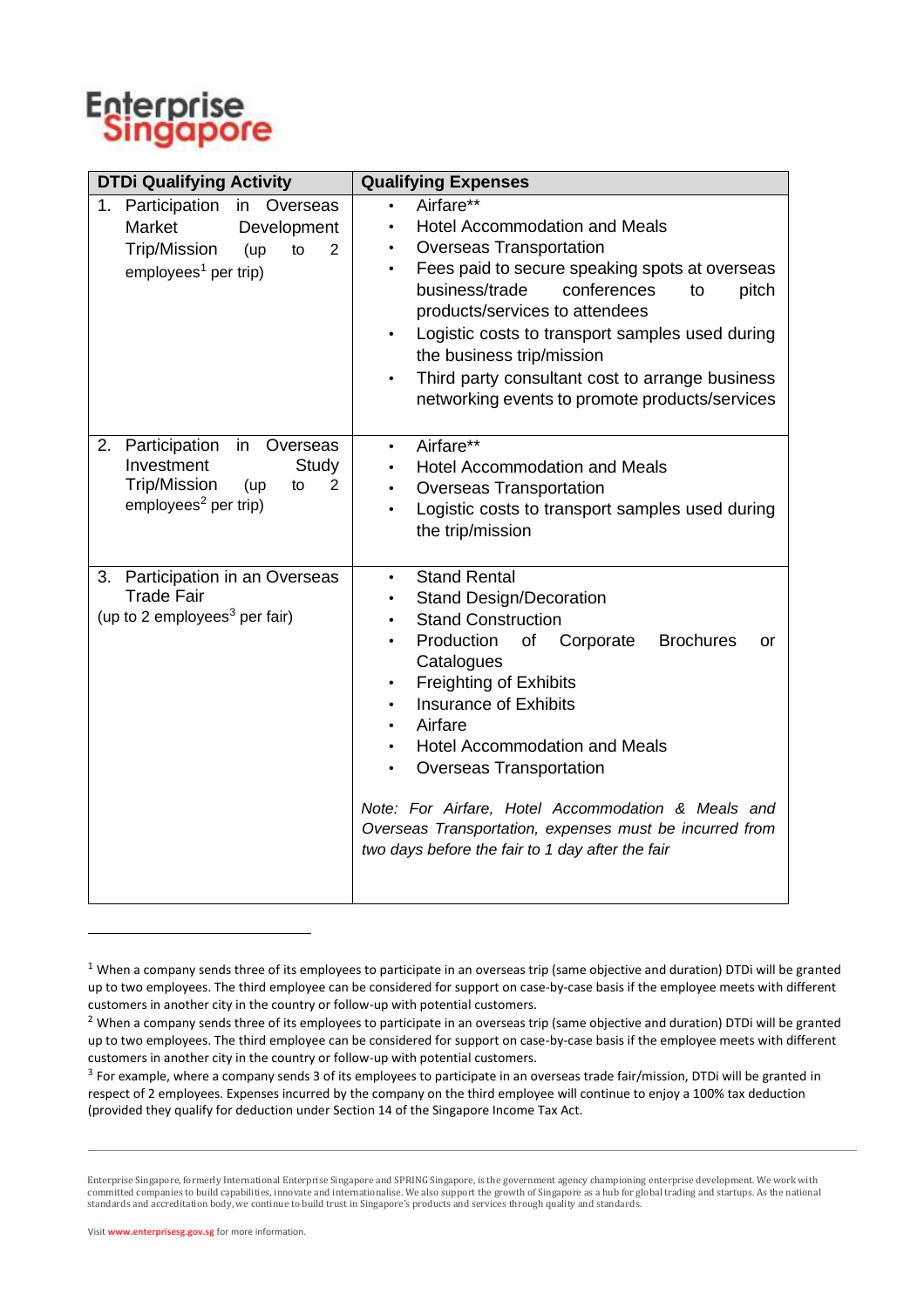

| Participation<br>4.<br>in a<br>Local<br>Trade Fair approved by ESG<br>or STB | <b>Stand Rental</b><br>$\bullet$<br><b>Stand Design/Decoration</b><br><b>Stand Construction</b><br>٠<br>Production<br>of<br>Corporate<br><b>Brochures</b><br>or<br>$\bullet$<br>Catalogues<br><b>Insurance of Exhibits</b><br>Cost of inviting up to 2 overseas buyers<br>Airfare**, hotel accommodation<br>and<br>meals<br>Note: For Airfare and Hotel Accommodation & Meals,<br>expenses must be incurred from two days before the fair to 1<br>day after the fair                                                                                                                                                                                                                                                                                                                                                                                                                                                                             |
|------------------------------------------------------------------------------|--------------------------------------------------------------------------------------------------------------------------------------------------------------------------------------------------------------------------------------------------------------------------------------------------------------------------------------------------------------------------------------------------------------------------------------------------------------------------------------------------------------------------------------------------------------------------------------------------------------------------------------------------------------------------------------------------------------------------------------------------------------------------------------------------------------------------------------------------------------------------------------------------------------------------------------------------|
| Participation in a Virtual<br>5.<br>Trade Fair approved by ESG               | Packaged fees charged by event organisers<br>a)<br>Virtual Exhibition hall & Booth access<br>Collateral creation (electronic direct mail (EDM),<br>booth writeup)<br><b>Business Meeting/ Matching sessions</b><br>$\bullet$<br>Pitches/ Product Launches/ Speaking Slots<br>$\bullet$<br><b>Webinar/Conference</b><br>$\bullet$<br><b>Post Event Analytics</b><br>$\bullet$<br>b) Third party costs<br>Design and production of digital collaterals and<br>promotion materials for the virtual trade fair<br>Logistics costs to send samples overseas to<br>$\bullet$<br>potential clients met at the virtual trade fair^<br>Note: Please refer to ESG's website for the list of approved<br>virtual trade fairs.<br>^The following conditions need to be met:<br>Both the DTDi claimant and the recipient of the samples<br>have attended the virtual trade fair; and<br>Samples are sent within 6 months from the end of the<br>virtual fair. |
| Survey/Feasibility<br>Market<br>6.                                           | Third-party consultant fees<br>$\bullet$                                                                                                                                                                                                                                                                                                                                                                                                                                                                                                                                                                                                                                                                                                                                                                                                                                                                                                         |
| Study<br>7.<br>Investment                                                    | $\bullet$                                                                                                                                                                                                                                                                                                                                                                                                                                                                                                                                                                                                                                                                                                                                                                                                                                                                                                                                        |
| Feasibility/Due<br><b>Diligence Study</b>                                    | Third-party consultant fees                                                                                                                                                                                                                                                                                                                                                                                                                                                                                                                                                                                                                                                                                                                                                                                                                                                                                                                      |
| Design of Packaging<br>for<br>8.<br><b>Overseas Markets</b>                  | Third-Party Consultancy Fees (e.g. fees paid to<br>$\bullet$<br>marketing firms, consulting firms, design firms)                                                                                                                                                                                                                                                                                                                                                                                                                                                                                                                                                                                                                                                                                                                                                                                                                                 |

Enterprise Singapore, formerly International Enterprise Singapore and SPRING Singapore, is the government agency championing enterprise development. We work with<br>committed companies to build capabilities, innovate and inte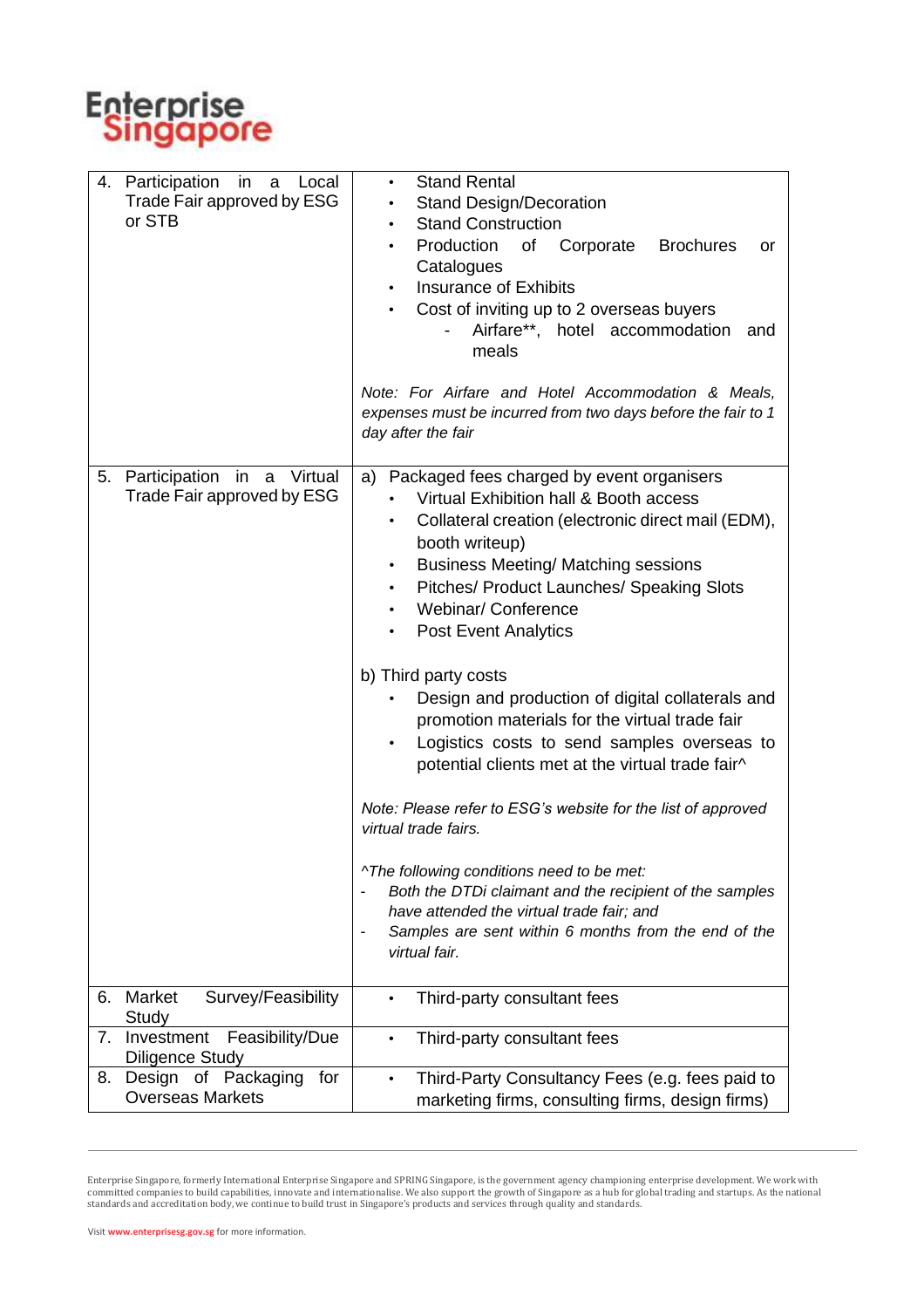

|                                                                                                                       | Cost for producing prototype of the packaging*                                                                                                                                                                                                                                                                                                                                                                                                                                                                                                                                                                                                                                                                                                                                                                  |
|-----------------------------------------------------------------------------------------------------------------------|-----------------------------------------------------------------------------------------------------------------------------------------------------------------------------------------------------------------------------------------------------------------------------------------------------------------------------------------------------------------------------------------------------------------------------------------------------------------------------------------------------------------------------------------------------------------------------------------------------------------------------------------------------------------------------------------------------------------------------------------------------------------------------------------------------------------|
|                                                                                                                       | Note: Only the cost of engaging a third party consultant<br>qualifies for DTDi. Printing cost of the packaging does not<br>qualify for DTDi.                                                                                                                                                                                                                                                                                                                                                                                                                                                                                                                                                                                                                                                                    |
| <b>Product/Service</b><br>9.<br>Certification<br>(primarily to increase<br>buyer's acceptance in<br>overseas markets) | Cost of preliminary assessment<br>paid<br>to<br>$\bullet$<br>conformity assessment body<br>Cost of application and issuance of certification<br>$\bullet$<br>paid to conformity assessment body (only if<br>certification is successfully issued)<br>Note: No support for reassessment cost and renewal of<br>certification cost.<br>For claims under the Automatic DTDi, the product/service<br>certification needs to be approved by ESG. Please refer to<br>ESG's website for the list of approved product/service<br>certification.                                                                                                                                                                                                                                                                         |
| Advertising<br>10. Overseas<br>&<br><b>Promotional Campaign</b>                                                       | <b>Advertising Campaign</b><br>Third-party consultancy fees<br>$\bullet$<br>Cost of purchasing advertising space on media<br>$\bullet$<br>channels in overseas markets e.g. TV, radio,<br>trade journals, newspapers, internet                                                                                                                                                                                                                                                                                                                                                                                                                                                                                                                                                                                  |
|                                                                                                                       | <b>Promotional Campaign</b><br>Third-party consultancy fees<br>Costs to set up and carry out in-store<br>$\bullet$<br>promotions/in-store sales campaign* e.g. point<br>of purchase display, costs to produce audio,<br>video, CD-ROM or internet materials to be used<br>during sales campaigns<br>Costs to set up and carry out promotional<br>$\bullet$<br>roadshows/seminars* e.g. venue costs<br>Costs for direct mailing campaigns e.g. sending<br>$\bullet$<br>out leaflets to promote company's products<br>Any other promotional campaigns expenses as<br>$\bullet$<br>ESG<br>(e.g.<br>approved<br>by<br>sponsorship,<br>design/construction of booths, freighting of<br>exhibits, salaries of temporary staff/interpreters,<br>etc.) Please apply to ESG directly for these<br>promotional campaigns. |

Enterprise Singapore, formerly International Enterprise Singapore and SPRING Singapore, is the government agency championing enterprise development. We work with<br>committed companies to build capabilities, innovate and inte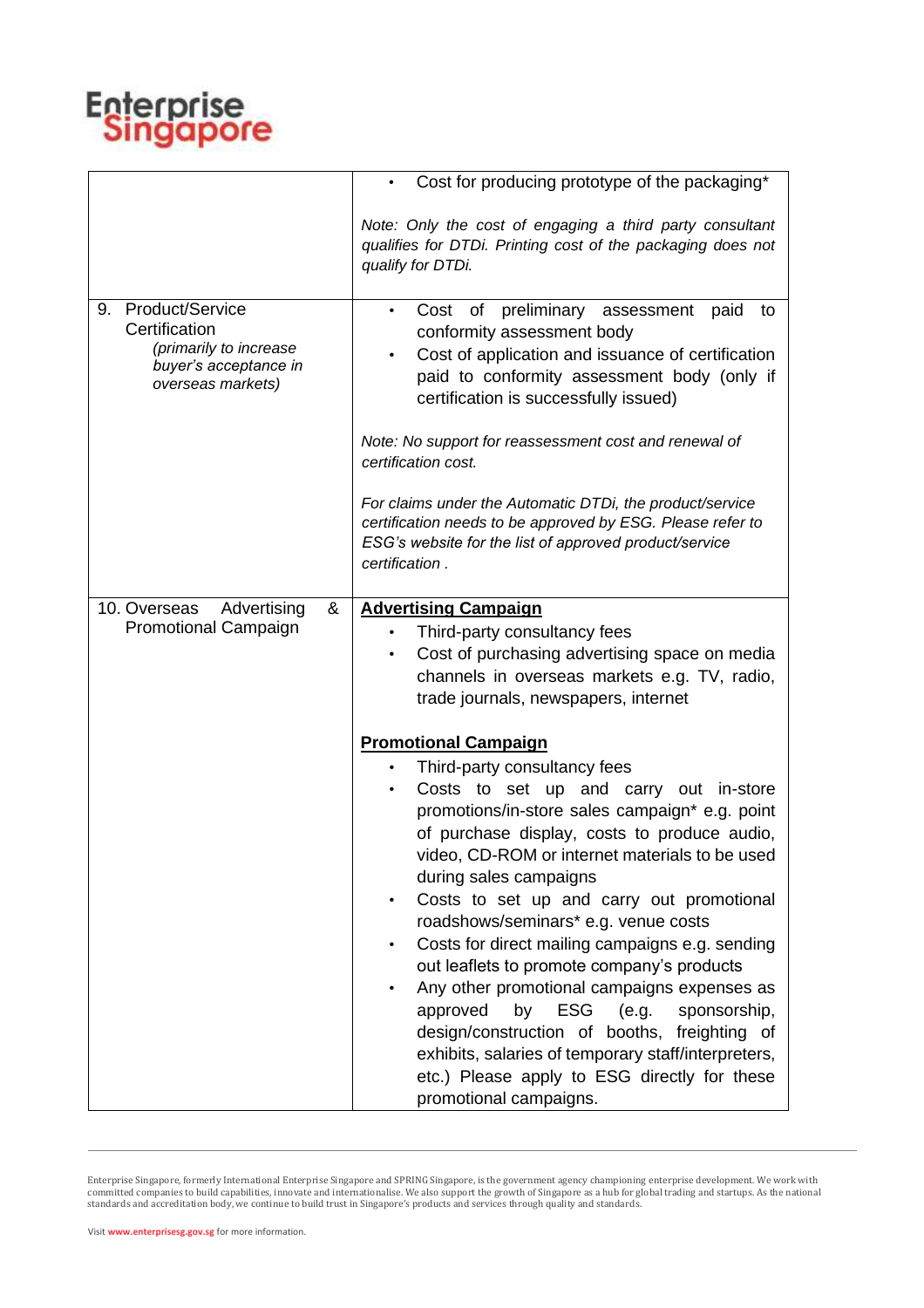

|                                                                                                 | Airfare for trips to carry out the campaign (up to<br>٠<br>2 employees per trip)**<br>Hotel accommodation and meals for trips to<br>$\bullet$<br>carry out the campaign (up to 2 employees per<br>trip)                                                                                                                                                                                                                                                                                                    |
|-------------------------------------------------------------------------------------------------|------------------------------------------------------------------------------------------------------------------------------------------------------------------------------------------------------------------------------------------------------------------------------------------------------------------------------------------------------------------------------------------------------------------------------------------------------------------------------------------------------------|
| 11. Master<br>Licensing/Franchising                                                             | <b>Third-Party Consultancy Fees</b><br>$\bullet$<br>Legal Fees for the development of the<br>$\bullet$<br>licensing/franchising agreement<br>Note: Acquisition costs such as license/franchise fees and<br>royalties are not eligible for support.                                                                                                                                                                                                                                                         |
| Trade<br>Office<br>12. Overseas<br>(OTO)                                                        | OTO<br><b>Basic</b><br>salary<br>for<br>representative<br>$\bullet$<br>(Singaporean/PR only)<br>Rental of accommodation<br>٠<br>Rental of office premises & equipment<br>٠<br>Maintenance of office facilities<br>$\bullet$<br>Rental and maintenance of vehicle<br>Telecommunication charges/postage<br>Stationery and other office supplies<br>٠<br>Airfares**<br>٠<br>Hotel accommodation & meals<br>Cost of Advertising/Promotional Campaign<br>٠<br>Maintenance of Showroom/Display Area<br>$\bullet$ |
| 13. Production<br>of<br>Corporate<br><b>Brochures</b><br>for<br>Overseas<br><b>Distribution</b> | <b>Third-Party Consultancy Fees</b><br>$\bullet$<br><b>Art Work</b><br>$\bullet$<br><b>Colour Separation &amp; Typesetting</b><br>Copy-writing<br>Cost of Design<br>Photography<br>Printing production cost<br>Translation                                                                                                                                                                                                                                                                                 |
| 14. Employee Overseas Posting<br>(EOP)                                                          | <b>Basic Salary</b><br>$\bullet$                                                                                                                                                                                                                                                                                                                                                                                                                                                                           |
| 15. Advertising<br>Approved<br>in<br><b>Local Trade Publication</b>                             | Cost of buying advertising space<br>$\bullet$<br>Note: Please refer to ESG's website for the list of approved<br>local trade publications.                                                                                                                                                                                                                                                                                                                                                                 |

Enterprise Singapore, formerly International Enterprise Singapore and SPRING Singapore, is the government agency championing enterprise development. We work with<br>committed companies to build capabilities, innovate and inte